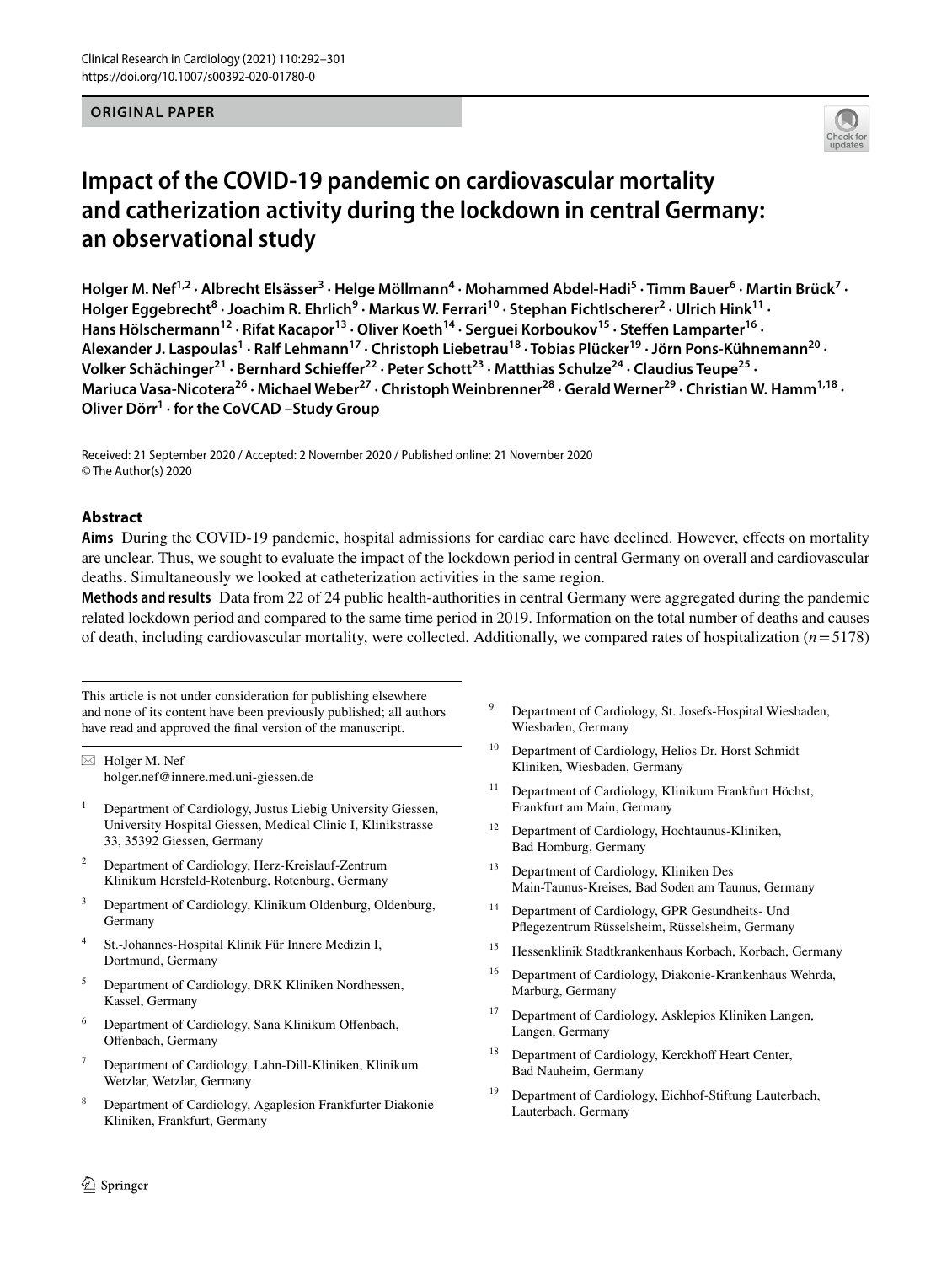for chronic coronary syndrome (CCS), acute coronary syndrome (ACS), and out of hospital cardiac arrest (OHCA) in 26 hospitals in this area. Data on 5,984 deaths occurring between March 23, 2020 and April 26, 2020 were evaluated. In comparison to the reference non-pandemic period in 2019 (deaths: *n*=5832), there was a non-signifcant increase in all-cause mortality of 2.6% [incidence rate ratio (IRR) 1.03, 95% confidence interval (CI) 0.99–1.06;  $p=0.16$ ]. Cardiovascular and cardiac mortality increased significantly by 7.6% (IRR 1.08, 95%-CI 1.01–1.14;  $p=0.02$ ) and by 11.8% (IRR 1.12, 95%-CI 1.05–1.19; *p*<0.001), respectively. During the same period, our data revealed a drop in cardiac catherization procedures. **Conclusion** During the COVID-19-related lockdown a signifcant increase in cardiovascular mortality was observed in central Germany, whereas catherization activities were reduced. The mechanisms underlying both of these observations should be investigated further in order to better understand the efects of a pandemic-related lockdown and social-distancing restrictions on cardiovascular care and mortality.

#### **Graphic abstract**



**Keywords** SARS-CoV2 pandemic · COVID-19 · Chronic coronary syndrome · Acute coronary syndrome · Cardiovascular mortality

# **Introduction**

The emergence of the COVID-19 pandemic has afected different spaces in the medical community  $[1-3]$  $[1-3]$  $[1-3]$ . Countries across Europe have signifcantly curbed public life in order to halt the spread of the COVID-19 outbreak [[1](#page-7-0), [2](#page-7-2), [4](#page-8-0)].

- <sup>20</sup> Justus Liebig University Giessen, Medical Statistics, Institute of Medical Informatics, Giessen, Germany
- <sup>21</sup> Department of Cardiology, Klinikum Fulda, Fulda, Germany
- $22$  Department of Internal Medicine/Cardiology and Angiology, University Hospital of Marburg, Marburg, Germany
- <sup>23</sup> Department of Cardiology, Klinikum Werra Meissner GmbH, Eschwege, Germany
- <sup>24</sup> Department of Cardiology, Asklepios Schwalm-Eder-Kliniken, Schwalmstadt, Germany
- <sup>25</sup> Department of Cardiology, Krankenhaus Sachsenhausen, Frankfurt am Main, Germany

In central Germany, the State of Hesse issued a lockdown from March 23rd until April 26th, 2020, ordering approximately 6 million residents to "stay at home". The official government guidelines stated that people should go shopping "as infrequently as possible", and leave their homes only for "essentials". Schools, universities, and all non-essential

- <sup>26</sup> Department of Cardiology, University of Frankfurt, Frankfurt, Germany
- <sup>27</sup> Department of Cardiology, Kreisklinik Groß-Umstadt, Groß-Umstadt, Germany
- <sup>28</sup> Department of Cardiology, Klinikum Hanau, Hanau, Germany
- <sup>29</sup> Department of Cardiology, Klinikum Darmstadt, Darmstadt, Germany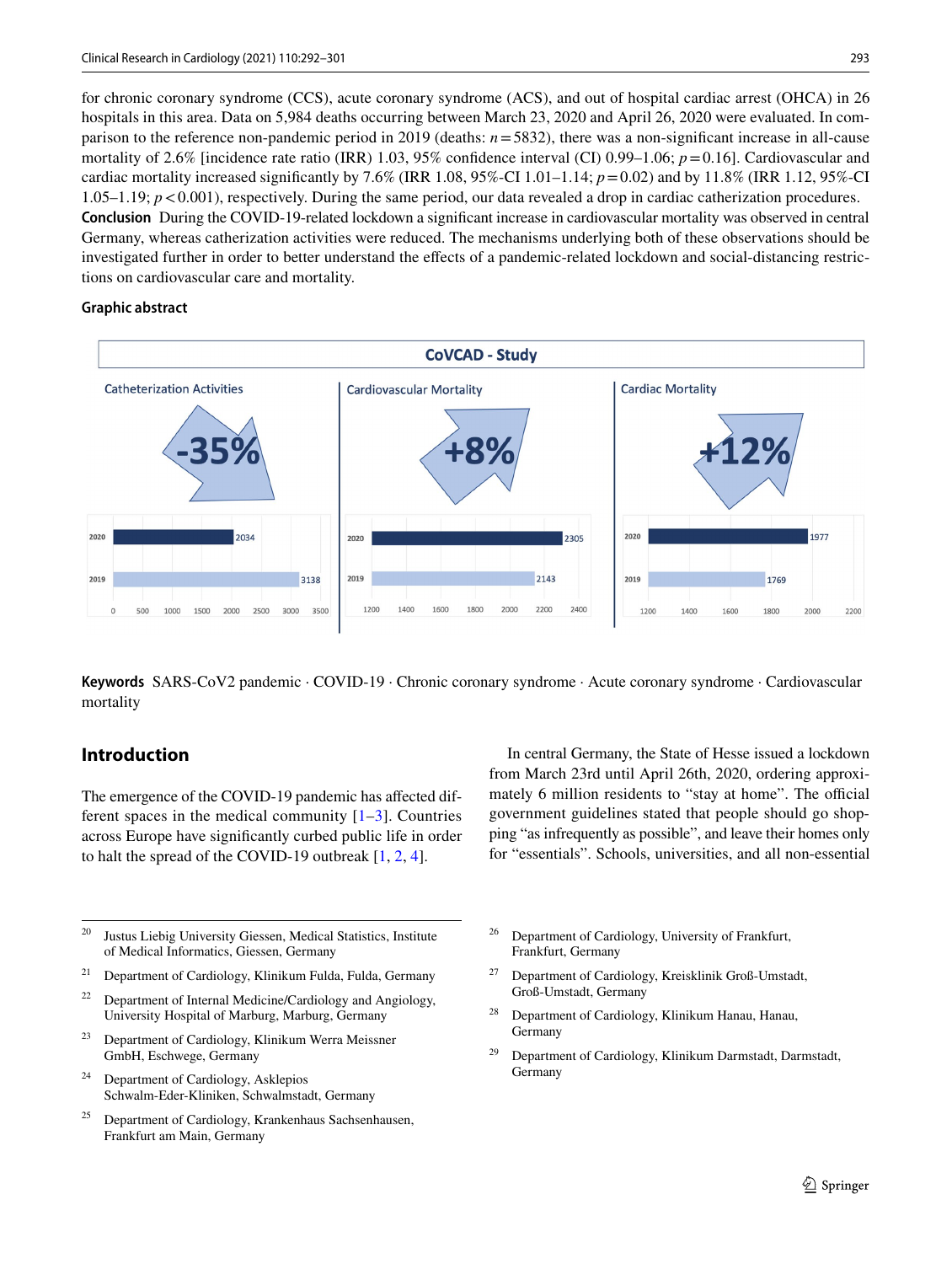businesses were closed. Travel within Germany was banned except for health reasons or urgent matters. From several reports coming from US and Europe, it is well known that the epidemiological crisis and the following lockdown period has strongly impacted cardiac care. Analyses demonstrated that in the pandemic the number of visits to ambulatory care practices declined by nearly 60% [[5](#page-8-1)]. Moreover, there was a clear impact of the COVID-19 pandemic on heart failure hospitalization and management [\[6](#page-8-2)]. Additionally, the incidence of hospitalization for patients with acute coronary syndromes (ACS) showed a dramatic drop of approximately 40% and was even more pronounced in patients with chronic coronary syndrome with an unknown effect on cardiovascular mortality [[7–](#page-8-3)[11](#page-8-4)].

Against this background, the aim of the present observational CoVCAD (COVid-19 and CArdiovascular Disease) study was to systematically analyze cardiovascular mortality including ACS, heart failure, heart rhythm disorders (summarized as cardiac death), pulmonary embolism, and stroke in central Germany during the lockdown-related "stay at home" reaction in comparison to the same non-pandemic period in 2019 and to investigate changes in numbers of catheterization for cardiac catheterization.

## **Methods**

#### **Study design and data acquisition**

In a comprehensive analysis, mortality data from local public health authorities in central Germany (Hesse) were aggregated from March 23rd to April 26th, 2020. A total of 22 out of 24 (92%) health authorities from this region participated in the present CoVCAD study. The data were compared to a reference non-pandemic period in 2019 from the same health authorities nationwide for the region of central Germany to ensure a direct comparison between the periods. In addition, information on all-cause mortality and causes of death was gathered by reviewing all available death certifcates. Causes of death were documented by a physician at the last medical contact who signed the death certifcate, including in-hospital deaths as well as out-of-hospital deaths.

Thereby, we focused on cardiovascular mortality including ACS, heart failure, heart rhythm disorders (summarized as cardiac death), pulmonary embolism, and stroke. Additionally, we assessed mortality resulting from other causes that were summarized as non-cardiovascular death as well as all non-COVID-19 death.

COVID-19 death was documented when the patients were tested positive, irrespective of other comorbidities. During the lockdown, all patients who were admitted to a hospital were tested for COVID-19 if the following criteria of the Robert-Koch-Institute were fulflled: (1) typical respiratory symptoms, (2) contact with a person who tested positive during the past 14 days, or (3) stay at a region of risk during the past 14 days.

For the analysis of catherization activities, hospitals in central Germany were asked to provide data for all patients who were admitted for cardiac catheterization due to chronic coronary syndromes (CCS), ACS (NSTE-ACS, STEMI), and out-of-hospital cardiopulmonary arrest (OHCA) during the lockdown period from March 23rd to April 26th, 2020. In addition, data were acquired retrospectively from March 23rd to April 26th, 2019 from these catheterization laboratories. A total of 26 hospitals contributed to the present study. Data assessment and participation in the CoVCAD study were optional. For further analysis, patients' characteristics and procedural data were assessed from the participating hospitals. To exclude variations for catherization activities for other reasons (recent studies, e.g. ISCHEMIA trial; improved primary or secondary prevention) we also analyzed catheter laboratory volumes from January to February 2020 compared with January to February 2019, defned as an immediately adjacent non-pandemic period.

The study protocol was approved by the ethics committee of the medical faculty of the Justus-Liebig-University of Giessen, Germany (AZ 60/20). The investigation conforms to the principles outlined in the Declaration of Helsinki. The statistical analysis was performed by the department of medical statistics at the University of Giessen, Germany.

### **Statistical analysis**

Categorical variables are reported as numbers and percentages. Comparisons of categorical variables were executed by Pearson  $\chi$ 2-test without continuity correction. Confidence Intervals of relative change of numbers were estimated by Poisson Regression. Continuous variables were evaluated by QQ-Plot and Shapiro–Wilk-Test for normal distribution. As normal distribution was rejected, continuous variables are expressed as median with interquartile range and comparisons were executed by Mann–Whitney test. Incidence rates (Daily Events) were calculated by dividing the number of cumulative admissions by the number of days for each time period (35 days). Incidence rate ratios comparing the 2020 study period with the control period (2019) were estimated by Poisson regression analysis including year as explanation factor and center as confounder. No adjustments for multiple testing were performed. For all statistical analyses, the statistical software R-4.0.0 (R Core Team 2020) was used.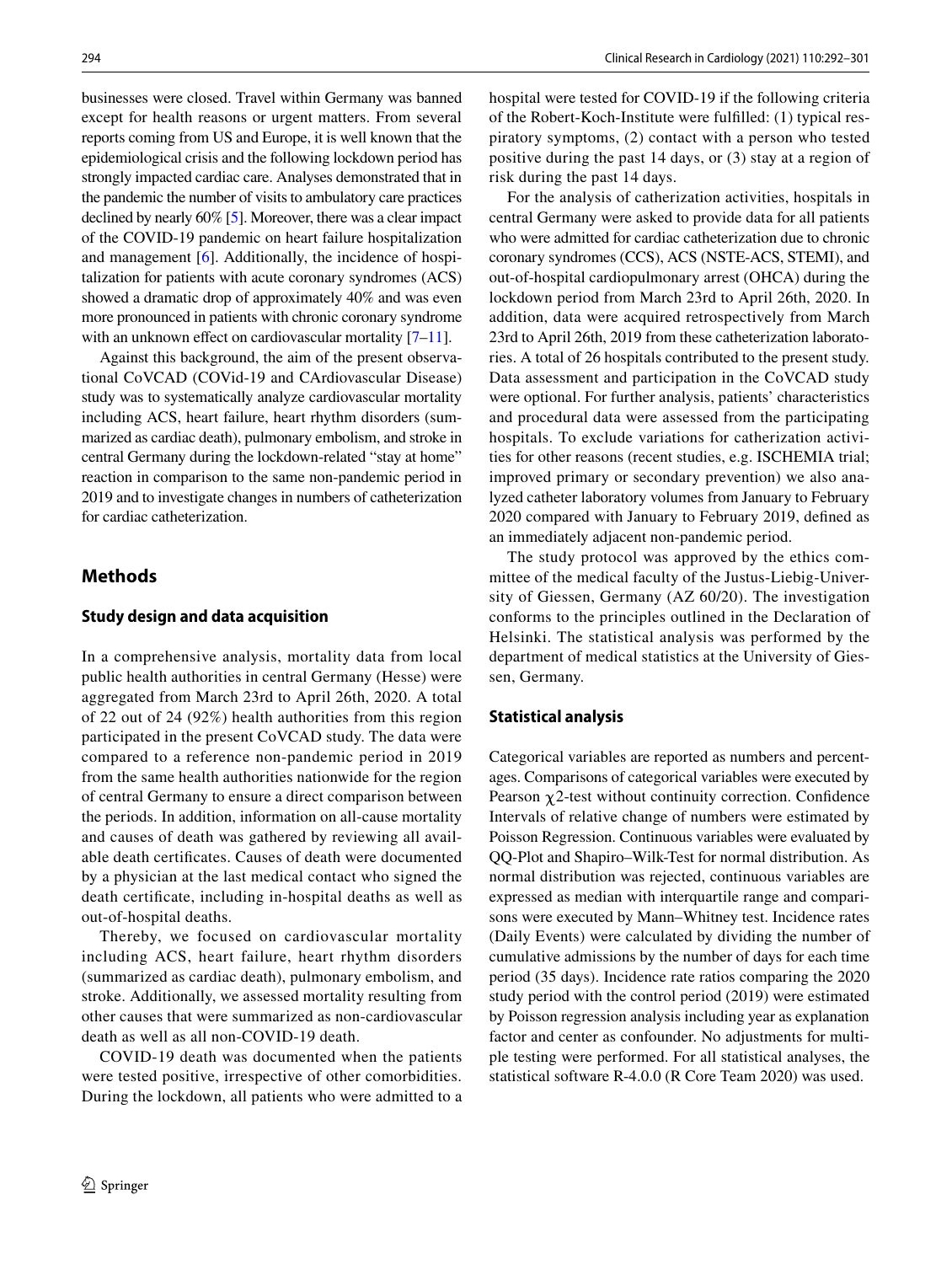<span id="page-3-0"></span>

|  |  |  |  |  | <b>Table 1</b> Mortality data during the lockdown period in 2020 in comparison to the non-pandemic period in 2019 |  |
|--|--|--|--|--|-------------------------------------------------------------------------------------------------------------------|--|
|--|--|--|--|--|-------------------------------------------------------------------------------------------------------------------|--|

|                          | Events 2019 | Events 2020 | Delta Events<br>2019 vs. 2020 | Daily Events 2019        | Daily Events 2020 | Incidence rate<br>ratio $(95\% \text{ CI})$ | $P$ -value |
|--------------------------|-------------|-------------|-------------------------------|--------------------------|-------------------|---------------------------------------------|------------|
| All-cause mortality      | 5832        | 5984        | 152                           | 166.63                   | 170.97            | $1.03(0.99-1.06)$                           | 0.16       |
| Cardiovascular mortality | 2143        | 2305        | 162                           | 61.23                    | 65.86             | $1.08(1.01-1.14)$                           | 0.02       |
| Cardiac mortality        | 1769        | 1977        | 208                           | 50.54                    | 56.49             | $1.12(1.05-1.19)$                           | 0.001      |
| Stroke                   | 270         | 213         | $-57$                         | 7.71                     | 6.09              | $0.79(0.66 - 0.94)$                         | 0.01       |
| Pulmonary embolism       | 104         | 115         | 11                            | 2.97                     | 3.29              | $1.11(0.85-1.44)$                           | 0.46       |
| COVID death              |             | 320         | 320                           | $\overline{\phantom{0}}$ | 9.14              | $-$ #                                       |            |
| Other                    | 3689        | 3359        | $-330$                        | 105.40                   | 95.97             | $0.91(0.87-0.95)$                           | 0.001      |

# Incidence rate ratio not estimable



<span id="page-3-1"></span>**Fig. 1** All-cause mortality, cardiovascular mortality, and other causes of death during the lockdown period in 2020 in comparison to the nonpandemic period in 2019

## **Results**

## **Mortality during the pandemic‑related lockdown**

From March 23rd to April 26th, 2020, a total of 5984 deaths were registered by the participating public health authorities in central Germany (Hesse) during the analyzed lockdown period. In comparison, during the similar non-pandemic period in 2019, the number of deaths was 5,832, resulting in a non-signifcant increase in all-cause mortality by 2.6% [incidence rate ratio (IRR) 1.03, 95% confidence interval (CI)  $0.99-1.03$ ;  $p=0.02$ ]. This was mainly driven by the absolute number of deaths resulting from COVID-19 (*n*=320, Table [1](#page-3-0); Figs. [1](#page-3-1) and [2](#page-6-0)).

During the lockdown period, there was an increase in cardiovascular mortality, comprising cardiac death, pulmonary embolism, and stroke, of 7.6% (IRR 1.08, 95% CI 1.01–1.14;  $p=0.02$ ) (Fig. [1\)](#page-3-1). Cardiac mortality increased by 11.8%

(IRR 1.12, 95% CI 1.05–1.19; *p*<0.001). The incidence of fatal pulmonary embolism increased by 10.6% (IRR 1.11, 95% CI 0.85–1.44;  $p < 0.46$ ), although this change was without any statistical signifcance. In contrast, the number of patients who deceased due to stroke (IRR 0.79, 95% CI 0.66–0.94;  $p = 0.01$ ) and other causes of death (IRR 0.91, 95% CI 0.87–0.95;  $p = 0.001$ ) was lower during the lockdown period in 2020 (Table [1\)](#page-3-0).

#### **Evaluation of cardiac catherization activities**

In the fnal analysis, 5579 patients from 26 hospitals in central Germany (Hesse) were enrolled in the CoVCAD study. The participating hospitals were representative of all hospitals in central Germany, given the fact that there was a balanced proportion of patients enrolled either in university hospitals/heart centers (*n*=2812) or in district hospitals  $(n=2767)$ . In addition, the duration of hospital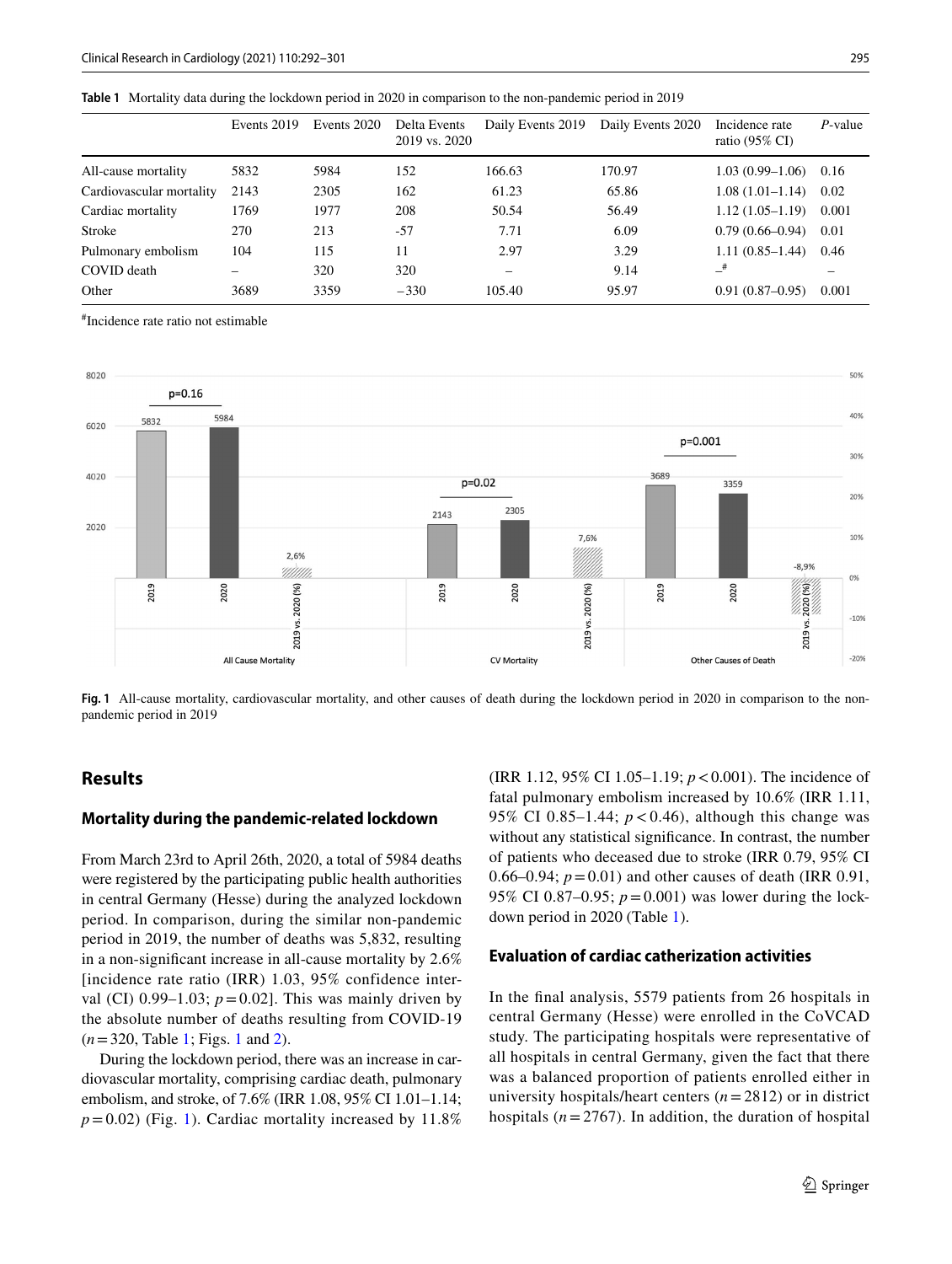stay did not difer between university hospitals/heart centers (6.7 days) and district hospitals (5.48 days). During the lockdown period from March 23rd to April 26th, 2020, a total of 2034 patients were admitted for cardiac catheterization to the participating hospitals. Out of these patients, 1112 (55%) presented with CCS, 560 (28%) with NSTE-ACS, 300 (15%) with STEMI, and 58 (3%) with OHCA. During the same non-pandemic period in 2019, a total of 3138 patients were admitted, including 2008 (64%) with CCS, 750 (24%) with NSTE-ACS, 311 (10%) with STEMI, and 69 (2%) with OHCA (Table [2](#page-6-1)).

When comparing the lockdown period 2020 with the reference non-pandemic period in 2019, we found a 44.6% (2008 vs. 1112) decrease in the number of elective procedures, and a drop of 18.9% (1061 vs. 860) in ACS-related procedures was documented. The number of patients was reduced by 25.3% for NSTE-ACS (750 vs. 560) and by 3.5% for STEMI (320 vs. 311) (Table [2\)](#page-6-1). All patient characteristics analyzed are presented in Table [3](#page-7-3).

Overall, the total number of percutaneous coronary interventions (PCI) was lower in the lockdown period in comparison to the non-pandemic period, although the diference in the relative number of PCI procedures was not statistically signifcant (Table [2](#page-6-1)). The relative number of complex PCI procedures also did not difer (CTO: *p*=0.153, bifurcation:  $p=0.774$ , left main:  $p=0.516$ ). Specific procedural characteristics are presented in Table [2](#page-6-1). Catherization activities from the high-volume centers in central Germany showed a declining, but not signifcant, trend during the immediately adjacent pre-pandemic (January–February 2020) period when compared with 2019 (1958 vs. 1859).

During the COVID-19 pandemic, in-hospital mortality in patients admitted for cardiac catherization was higher when compared with 2019 (58/1,801 vs. 55/3,030,  $p = 0.002$ ). However, the length of hospital stay  $(6.2 \pm 5.9$  days vs.  $6.7 \pm 7.8$  days;  $p = 0.657$ ) did not differ when comparing the two periods.

## **Discussion**

COVID-19 pandemic has placed an enormous strain on the healthcare systems worldwide, with dramatic implications for medical practice [\[4](#page-8-0), [12,](#page-8-5) [13](#page-8-6)]. The present pandemic has led to modifcations of standard practice in cardiac care, including for patients presenting with acute coronary syndromes [[14–](#page-8-7)[16\]](#page-8-8).

Recent data from the USA, China, Spain, and Italy, and also preliminary data from Germany have provided information that the COVID-19 pandemic period has led to a signifcant reduction in the number of procedures being carried out in interventional cardiology [[9](#page-8-9), [17](#page-8-10)[–19](#page-8-11)].

Accordingly, coronary catherization in patients with ACS declined by approximately 40%, and this decline was even more pronounced in patients with CCS [[15](#page-8-12), [18](#page-8-13)]. In addition, management of PCI in patients with NSTE-ACS and STEMI was more challenging due to delays in transfer times, prolonged emergency department evaluations, and infection control requirements in catherization laboratories that resulted in delays in treatment [\[9](#page-8-9)].

In the central German State of Hesse, with a population of approximately 6 million, the rate of all-cause mortality increased during the COVID-19-related lockdown compared with the same reference period in 2019. More important, the proportion of cardiovascular deaths increased by 7.6%. In accordance with recent reports, in the present study the number of patients with CCS, NSTE-ACS, and STEMI who were admitted to medical departments for cardiac catherization was lower during the lockdown period in 2020 than in the same non-pandemic period in 201[9](#page-8-9)  $[7, 9, 15, 17-19]$  $[7, 9, 15, 17-19]$  $[7, 9, 15, 17-19]$  $[7, 9, 15, 17-19]$  $[7, 9, 15, 17-19]$  $[7, 9, 15, 17-19]$ . Given the potentially heightened environmental and psychosocial stressors and the fact that COVID-19 infections may induce acute cardiac injury or myopericarditis mimicking ACS, at least an increase in patients with ACS could have been expected  $[2-4, 13]$  $[2-4, 13]$  $[2-4, 13]$  $[2-4, 13]$ .

Potential reasons for the deferrals of these patients during the pandemic are diferent: First, there is a particular patient-based anxiety to come to the hospital due to COVID-19. This behavior was potentially reinforced by the official governments order to "stay at home". Second, exhausted outpatient care capacities during lockdown might further delay cardiac care. Third, the triage of patients according to priority levels, with patients with assumed elective procedures being put on a waiting list, has kept patients from urgently seeking medical attention for chest pain [[9\]](#page-8-9).

When comparing in-hospital mortality in patients admitted for cardiac catheterization there was an increase in 2020 indicating that these patients were potentially referred too late to the hospital. This fnding is in line with several reports in the literature demonstrating complications after myocardial infarction more frequently due to delayed presentation [\[20](#page-8-14)]. It has to be concluded that the fear of contracting COVID-19, although justifed, here may have resulted in an increase in non-COVID morbidity and mortality caused by avoidance of the medical system.

In contrast to the higher rate of cardiovascular deaths, the rate of mortality following stroke decreased during the lockdown period. This fnding is may potentially be explained by misdiagnosed or underdiagnosed stroke during lockdown. Accordingly, Rinkel et al. observed a 24% decrease in suspected stroke presentation during the lockdown period in the Netherlands [[23\]](#page-8-15). The decrease in numbers of death due to other reasons during the lockdown period in 2020 compared with the non-pandemic period in 2019 might be explained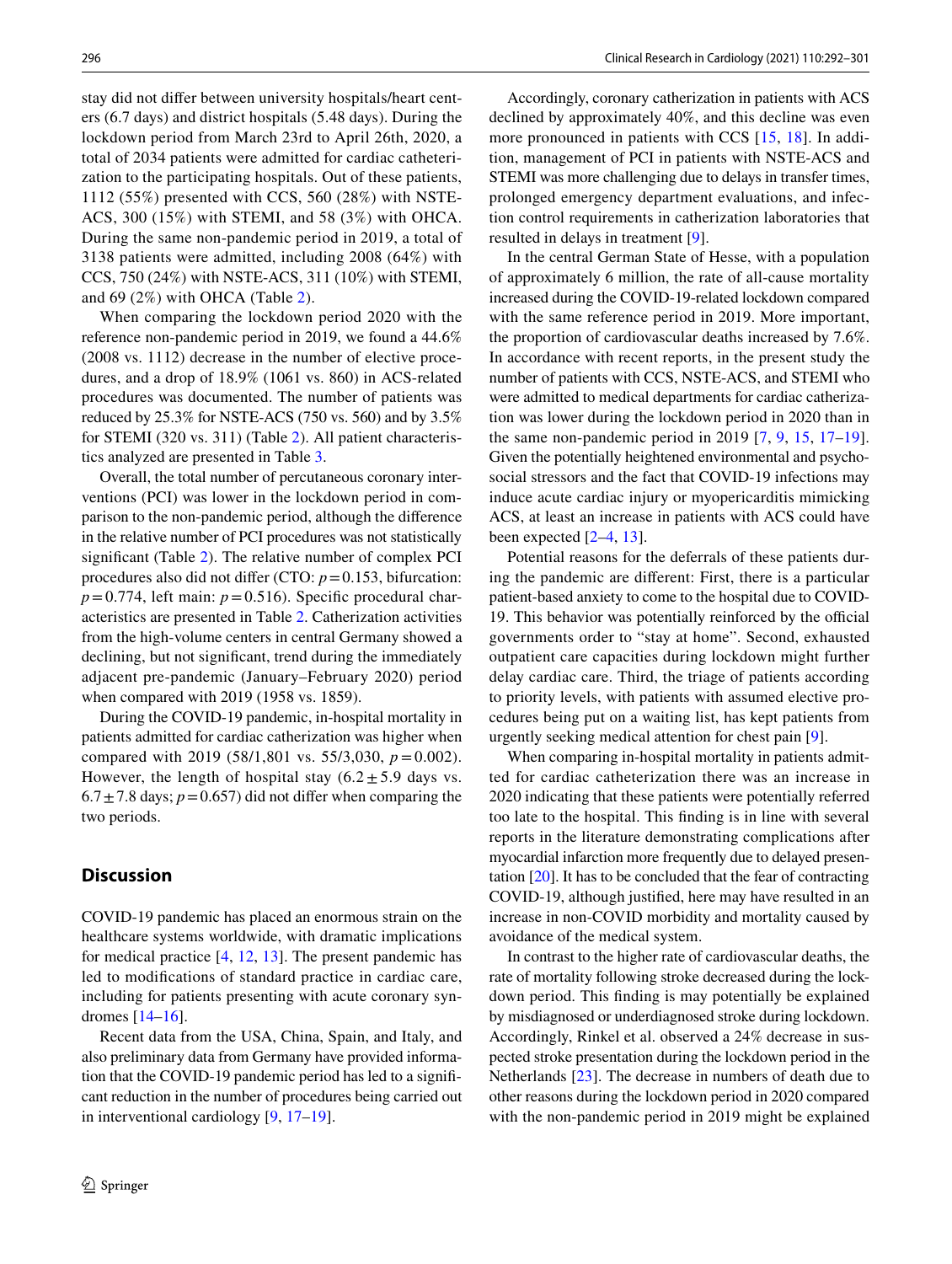

by the fact that during the lockdown period there were fewer traffic accidents  $[24]$  and less crime  $[25]$  $[25]$  $[25]$ .

Catheterization activities from the high-volume centers in central Germany were similar in the pre-pandemic when compared to 2019 excluding any infuence of recently published studies (e.g. ISCHEMIA Trial) regarding the optimal indication for coronary angiography. However, in the present study, possible changes in local protocols of ACS patient management during the COVID-19 pandemic were not assessed. Since the proportion of complex cardiac catherization procedures did not increase during the pandemic-related lockdown, a balanced and appropriate prioritization of elective procedures in the hospitals can be assumed. Most importantly, the adequate care of STEMI patients in line with the guidelines was maintained despite potential locally limited resources, as evidenced by similar door-to-balloon times.

An inherent limitation of the present study is the lack of an autopsy-based diagnosis confrming the defnite cause of death. Causes of death were documented by a physician at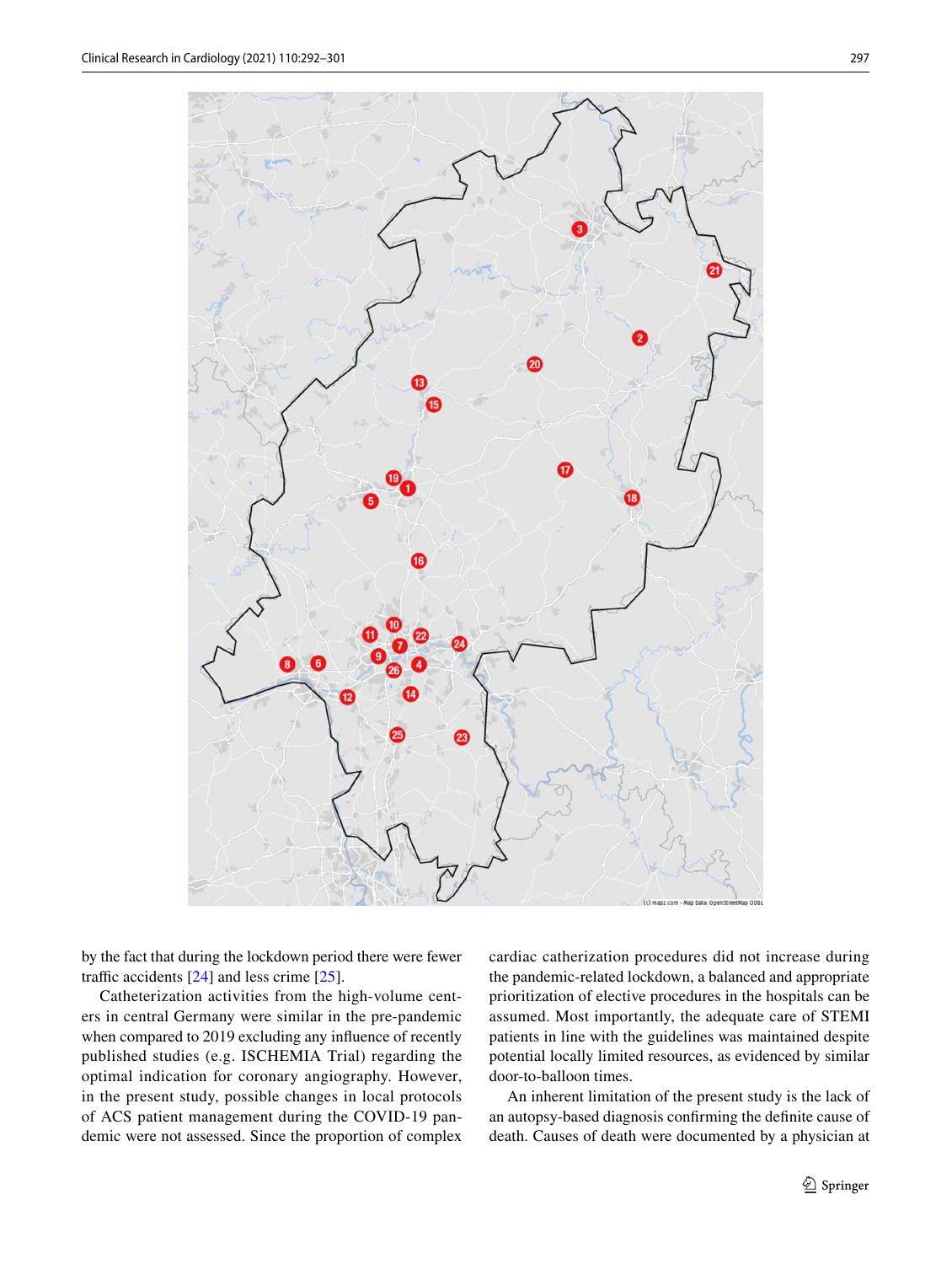<span id="page-6-0"></span>**Fig. 2** Map of the state of Hesse, including all participating hos-◂ pitals to the CoVCAD-Study: **(1)** Justus Liebig University Giessen, University Hospital Giessen, Medical Clinic I, Giessen **(2)** Herz-Kreislauf-Zentrum Klinikum Hersfeld-Rotenburg, Dept. of Cardiology, Rotenburg **(3)** Hessenklinik Stadtkrankenhaus Korbach, Korbach **(4)** Sana Klinikum Ofenbach, Dept. of Cardiology, Ofenbach **(5)** Lahn-Dill-Kliniken, Klinikum Wetzlar, Dept. of Cardiology, Wetzlar **(6)** St. Josefs-Hospital Wiesbaden, Dept. of Cardiology, Wiesbaden **(7)** Agaplesion Frankfurter Diakonie Kliniken, Dept. of Cardiology, Frankfurt **(8)** Helios Dr. Horst Schmidt Kliniken, Dept. of Cardiology, Wiesbaden **(9)** Klinikum Frankfurt Höchst, Dept. of Cardiology, Frankfurt am Main **(10)** Hochtaunus-Kliniken, Bad Homburg, Dept. of Cardiology **(11)** Kliniken des Main-Taunus-Kreises, Dept. of Cardiology (12) GPR Gesundheits- und Pflegezentrum Rüsselsheim, Dept. of Cardiology, Rüsselsheim **(13)** Diakonie-Krankenhaus Wehrda, Dept. of Cardiology, Marburg **(14)** Asklepios Kliniken Langen, Dept. of Cardiology, Langen **(15)** Department of Internal Medicine/Cardiology and Angiology, University Hospital of Marburg, Marburg (16) Kerckhoff Heart Center, Dept. Of Cardiology, Bad Nauheim **(17)** Eichhof-Stiftung Lauterbach, Dept. of Cardiology **(18)** Klinikum Fulda, Dept. of Cardiology, Fulda **(19)** Agaplesion Evangelisches Krankenhaus Mittelhessen, Dept. of Cardiology Giessen **(20)** Asklepios Schwalm-Eder-Kliniken, Dept. of Cardiology, Schwalmstadt **(21)** Klinikum Werra Meissner GmbH, Dept. of Cardiology, Eschwege **(22)** Krankenhaus Sachsenhausen, Dept. of Cardiology, Frankfurt am Main **(23)** Kreisklinik Groß-Umstadt, Dept. of Cardiology, Groß-Umstadt **(24)** Klinikum Hanau, Dept. of Cardiology, Hanau **(25)** Klinikum Darmstadt, Dept. of Cardiology, Darmstadt **(26)** University of Frankfurt, Dept. of Cardiology, Frankfurt

the last medical contact. This could mean that an existing COVID-19 diagnosis wrongly failed to state other causes of death. Moreover, COVID-19 infections could also have been overlooked due to the fact that thromboembolic or atherothrombotic events leading to death and listed as the cause of death, e. g. myocardial infarction, could be at least partially related to an existing non-diagnosed COVID-19 infection. Nevertheless, this was performed consistently during the pandemic period as well as during the non-pandemic period in 2019. In the present study the proportion of patients who died in hospital or out of hospital was not assessed. Given this fact, unrecognized/undiagnosed COVID-19 deaths have to be considered. However, due to the extensive testing for COVID-19 in central Germany during the lockdown period we assume a negligible number of misdiagnosed patients; conversely, cases of sudden cardiac death may have been attributed erroneously to COVID-19. According to recently published data, stent thrombosis occurred significantly more frequently in patients with COVID-19 infections [\[26](#page-9-1)]. Additionally, a German COVID-19 autopsy study revealed a remarkable rate of deaths (5%) fnally defned as non-COVID 19 deaths with virus-independent causes (e.g. pulmonary embolism or myocardial infarction).

A further potential limitation is that only patients who were admitted for cardiac catheterizations were included in the present study. Thus, admissions for other cardiovascular reasons (e.g. heart failure, arrhythmias, pulmonary embolism) during the pandemic-related lockdown were not assessed. However, it must be assumed that hospitalization for other cardiovascular reasons also declined,; e.g. Bromage et al. showed a signifcant decrease in acute heart failure admissions [[6\]](#page-8-2).

In summary, the common recommendation to defer elective cardiac procedures during the lockdown phase of the COVID-19 pandemic of 2020 in order to preserve resources (including personal protective equipment and hospital beds) led to a restrictive attitude in the use of the highly developed

<span id="page-6-1"></span>**Table 2** Clinical presentation of patients who were admitted for cardiac catheterization during the pandemic-related lockdown period and non-pandemic period

| Clinical presentation                         | 2019            | 2020          | Change % $(95\% \text{ CI})^1$ | $p$ value <sup>1</sup>  |
|-----------------------------------------------|-----------------|---------------|--------------------------------|-------------------------|
| CCS, n                                        | 2008            | 1112          | $44.6(40.4 - 48.5)$            | < 0.001                 |
| ACS, n                                        | 1061            | 860           | $18.9(11.3-25.9)$              | < 0.001                 |
| NSTE-ACS, $n$                                 | 750             | 560           | $25.3(16.7-33.1)$              | < 0.001                 |
| STEMI, $n$                                    | 311             | 300           | $3.5(0-17.7)$                  | 0.656                   |
| OHCA, n                                       | 69              | 58            | $15.9(0 - 40.7)$               | 0.330                   |
| Procedural characteristics                    | 2019            | 2020          |                                | $p$ -value <sup>2</sup> |
| PCI, $n\left(\%\right)$                       | 1173/2084 (56)  | 687/1290 (53) |                                | 0.163                   |
| LM PCI, $n(\%)$                               | 91/1725(5)      | 51/1080 (5)   |                                | 0.516                   |
| CTO-PCI, $n$ $(\%)$                           | 67/1727(4)      | 54/1079 (5)   |                                | 0.153                   |
| Bifurcation-PCI, $n$ (%)                      | 79/1724 (5)     | 47/1080(4)    |                                | 0.774                   |
| Door to balloon Time<br>(STEMI), median (IOR) | $36(25 - 52.5)$ | $34(25-59.8)$ |                                | $0.783^{3}$             |

Tests used: <sup>1</sup>Poisson regression; <sup>2</sup>Pearson  $X^2$  test; <sup>3</sup>Wilcoxon test

*ACS* acute coronary syndrome, *CCS* Chronic coronary syndrome, *LM*: left main, *NSTE-ACS* acute coronary syndrome without ST-elevation, *OHCA* out-of-hospital cardiac arrest, *PCI* percutaneous coronary intervention, *STEMI* ST-elevation myocardial infarction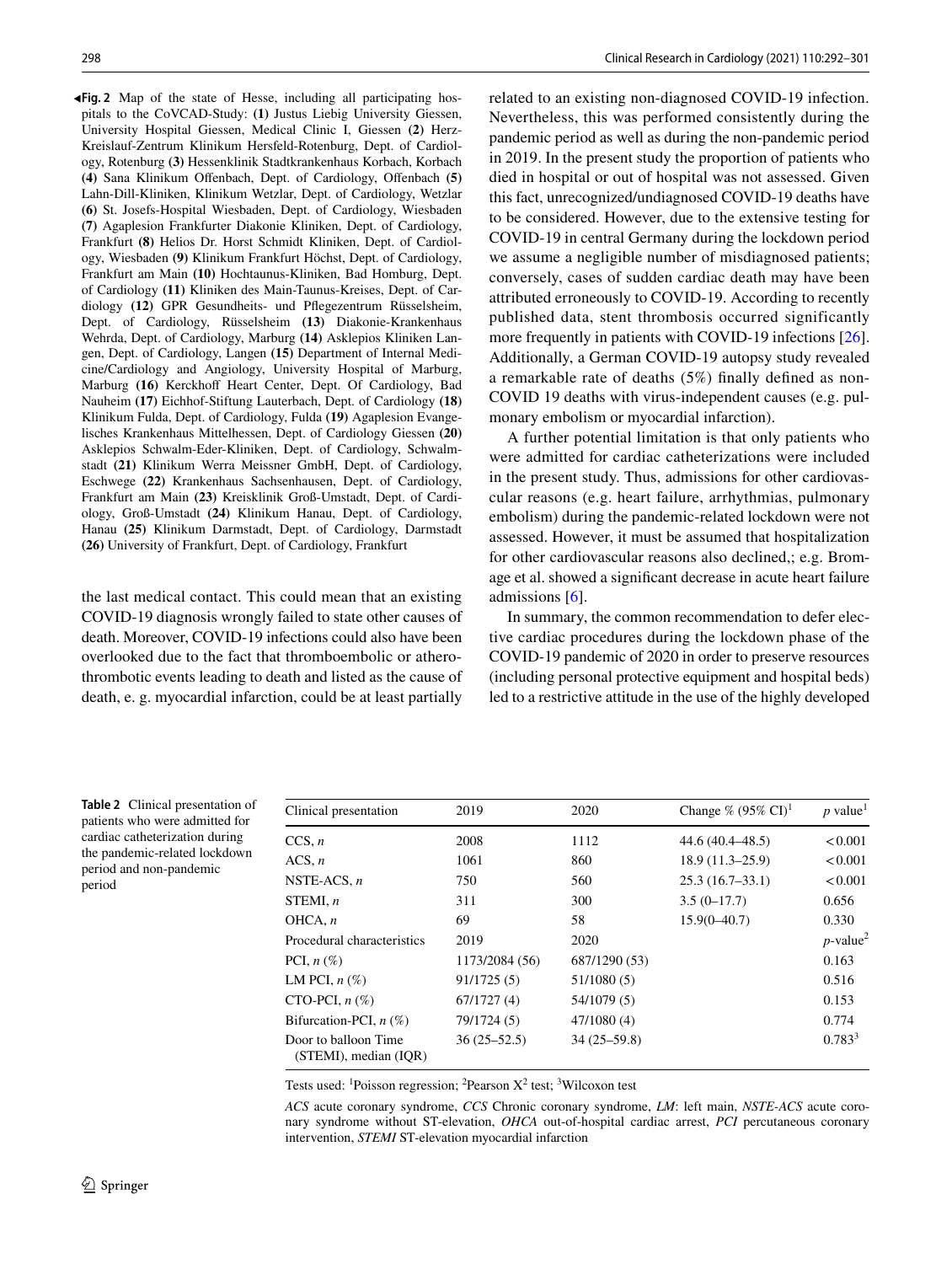<span id="page-7-3"></span>

| Table 3 Demographics of patients undergoing cardiac catherization |
|-------------------------------------------------------------------|
|-------------------------------------------------------------------|

| Demographics                                  | 2019           | 2020             | P-value              |
|-----------------------------------------------|----------------|------------------|----------------------|
|                                               | $N = 3.545$    | $N = 2034$       |                      |
| Male, $n(\%)$                                 | 1852/2826 (66) | 1105/1604 (69)   | 0.023 <sup>1</sup>   |
| Age, median (IQR)                             | 70 (60-79)     | 70 (59-78)       | $0.052^2$            |
| History of CAD, $n$ (%)                       | 940/2034 (46)  | 555/1178 (47)    | 0.622 <sup>1</sup>   |
| Diabetes mellitus, $n$ (%)                    | 588/1923 (31)  | 341/1212 (28)    | 0.145 <sup>1</sup>   |
| Hypertension, $n$ (%)                         | 1391/1769 (79) | 891/1111 (80)    | 0.313 <sup>1</sup>   |
| Currently smoking, $n$<br>$(\%)$              | 325/1641 (20)  | 254/1102 (23)    | 0.041 <sup>1</sup>   |
| Chronic kidney disease,<br>$n\left(\%\right)$ | 347/1766 (20)  | 217/1106 (20)    | $0.985$ <sup>1</sup> |
| BMI, median (IQR)                             | $27(24.6-31)$  | 27.2 (24.2–30.5) | 0.321 <sup>2</sup>   |
| LV function, median<br>(IOR)                  | 55 (45–60)     | 55 (45–60)       | $0.188^{2}$          |
| $ACE-I / ARB, n (\%)$                         | 1124/1740 (65) | 753/1089 (69)    | 0.013 <sup>1</sup>   |
| $\beta$ -Blocker, $n(\%)$                     | 1031/1740 (59) | 700/1089 (64)    | 0.008 <sup>1</sup>   |
| Diuretics, $n(\%)$                            | 726/1739 (42)  | 435/1089 (40)    | 0.343 <sup>1</sup>   |

Tests used: <sup>1</sup>Pearson  $\chi^2$ -test; <sup>2</sup>Wilcoxon test

healthcare system in central Germany. This consequently led to reduced admissions for elective cardiac catherization and, even more critically, to a reduction of referrals for ACS.

It can only be speculated whether this restricted healthcare afected the observed increase in cardiovascular and cardiac mortality during the COVID-19 pandemic-related lockdown and the associated social distancing restrictions; however, national programs should be designed to counteract the fact that under such conditions patients at higher cardiovascular risk hesitate to seek cardiac care when symptoms occur. The data emphasize the importance of maintaining low-threshold access to cardiovascular care during such a pandemic.

**Acknowledgements** Collaborators: Abdulaziz Al-Hariri: Kliniken des Main-Taunus-Kreises, Department of Cardiology, Germany, Ursula Boening: Department of Cardiology, Justus Liebig University Giessen, University Hospital Giessen, Medical Clinic I, Klinikstrasse 33, 35392 Giessen, Germany, Sven Faßbender: University of Frankfurt, Department of Cardiology, Frankfurt, Germany, Charlotte Funk: Department of Cardiology, Justus Liebig University Giessen, University Hospital Giessen, Medical Clinic I, Klinikstrasse 33, 35392 Giessen, Germany, Moritz Haas: Kerckhoff Heart Center, Department of Cardiology, Bad Nauheim, Germany, Catharina Hamm: Kerckhof Heart Center, Department of Cardiology, Bad Nauheim, Germany, Felix Hofmann: Department of Cardiology, Justus Liebig University Giessen, University Hospital Giessen, Medical Clinic I, Klinikstrasse 33, 35392 Giessen, Germany, Konstantinos Karatolios: Department of Internal Medicine/Cardiology and Angiology, University Hospital of Marburg, Marburg Germany, Tore Körschgen: Kerckhoff Heart Center, Department of Cardiology, Bad Nauheim, Germany, Kerstin Michalek: Klinikum Frankfurt Höchst, Department of Cardiology, Frankfurt am Main, Germany, Shari Schauberger: Herz-Kreislauf-Zentrum Klinikum Hersfeld-Rotenburg, Department of Cardiology, Rotenburg, Germany, Sylvana Neumann: Department of Cardiology, Justus Liebig University

Giessen, University Hospital Giessen, Medical Clinic I, Klinikstrasse 33, 35392 Giessen, Germany, Thorsten Runde: Lahn-Dill-Kliniken, Klinikum Wetzlar, Dept. of Cardiology, Wetzlar, Germany, Wiebke Rutsatz: Department of Cardiology, Justus Liebig University Giessen, University Hospital Giessen, Medical Clinic I, Klinikstrasse 33, 35392 Giessen, Germany, Michael Stanisch: Klinikum Hanau, Department of Cardiology, Hanau Germany, Peter Schiferings: Hochtaunus-Kliniken, Bad Homburg, Department of Cardiology, Germany, Eberhard Schneider: GPR Gesundheits- und Pfegezentrum Rüsselsheim, Department of Cardiology, Rüsselsheim, Germany, Maren Weferling: Kerckhof Heart Center, Department of Cardiology, Bad Nauheim, Germany. The authors thank Elizabeth Martinson, PhD, for editorial assistance.

**Funding** Open Access funding enabled and organized by Projekt DEAL.

**Data availability** Yes.

#### **Compliance with ethical standards**

**Conflicts of interest** The authors have no conficts of interest to declare. Holger M. Nef and Christian W. Hamm are principal investigators of the DZHK (German Center for Cardiovascular Research).

**Ethics approval** The study protocol was approved by the ethics committee of the medical faculty of the Justus-Liebig-University of Giessen, Germany (AZ 60/20). The investigation conforms to the principles outlined in the Declaration of Helsinki. The statistical analysis was performed by the department of medical statistics at the University of Giessen, Germany.

**Consent for publication** All authors have read the present manuscript and approved the submission to Clinical Research in Cardiology.

**Open Access** This article is licensed under a Creative Commons Attribution 4.0 International License, which permits use, sharing, adaptation, distribution and reproduction in any medium or format, as long as you give appropriate credit to the original author(s) and the source, provide a link to the Creative Commons licence, and indicate if changes were made. The images or other third party material in this article are included in the article's Creative Commons licence, unless indicated otherwise in a credit line to the material. If material is not included in the article's Creative Commons licence and your intended use is not permitted by statutory regulation or exceeds the permitted use, you will need to obtain permission directly from the copyright holder. To view a copy of this licence, visit<http://creativecommons.org/licenses/by/4.0/>.

## **References**

- <span id="page-7-0"></span>1. Grasselli G, Pesenti A, Cecconi M (2020) Critical care utilization for the COVID-19 outbreak in Lombardy, Italy: early experience and forecast during an emergency response. JAMA. [https://doi.](https://doi.org/10.1001/jama.2020.4031) [org/10.1001/jama.2020.4031](https://doi.org/10.1001/jama.2020.4031)
- <span id="page-7-2"></span>2. Saglietto A, D'Ascenzo F, Zoccai GB, De Ferrari GM (2020) COVID-19 in Europe: the Italian lesson. Lancet 395(10230):1110– 1111. [https://doi.org/10.1016/S0140-6736\(20\)30690-5](https://doi.org/10.1016/S0140-6736(20)30690-5)
- <span id="page-7-1"></span>3. Rosenbaum L (2020) The Untold Toll - The Pandemic's Efects on Patients without Covid-19. N Engl J Med. [https://doi.org/10.1056/](https://doi.org/10.1056/NEJMms2009984) [NEJMms2009984](https://doi.org/10.1056/NEJMms2009984)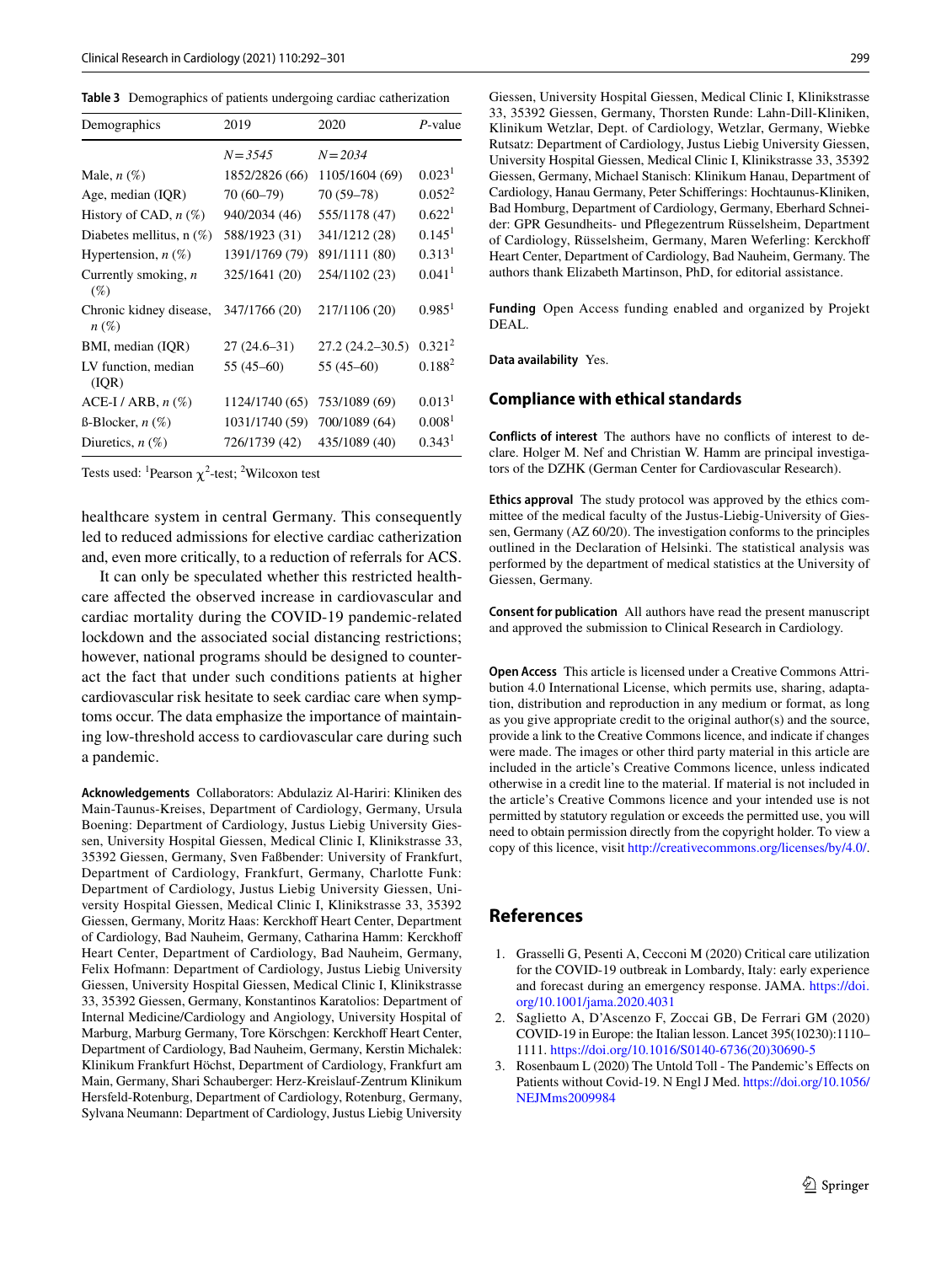- <span id="page-8-0"></span>4. Gori T, Lelieveld J, Munzel T (2020) Perspective: cardiovascular disease and the Covid-19 pandemic. Basic Res Cardiol 115(3):32.<https://doi.org/10.1007/s00395-020-0792-4>
- <span id="page-8-1"></span>5. Ateev Mehrotra MC, David Linetsky, Hilary Hatch, David Cutler (2020) The Impact of the COVID-19 Pandemic on Outpatient Visits. Commonwealth Fund [https://doi.org/10.26099/](https://doi.org/10.26099/ds9e-jm36) [ds9e-jm36](https://doi.org/10.26099/ds9e-jm36)
- <span id="page-8-2"></span>6. Bromage DI, Cannata A, Rind IA, Gregorio C, Piper S, Shah AM, McDonagh TA (2020) The impact of COVID-19 on heart failure hospitalization and management: report from a Heart Failure Unit in London during the peak of the pandemic. Eur J Heart Fail 22(6):978–984.<https://doi.org/10.1002/ejhf.1925>
- <span id="page-8-3"></span>7. De Rosa S, Spaccarotella C, Basso C, Calabro MP, Curcio A, Filardi PP, Mancone M, Mercuro G, Muscoli S, Nodari S, Pedrinelli R, Sinagra G, Indolf C, Societa Italiana C, the CCUAig (2020) Reduction of hospitalizations for myocardial infarction in Italy in the COVID-19 era. Eur Heart J 41(22):2083–2088. [https](https://doi.org/10.1093/eurheartj/ehaa409) [://doi.org/10.1093/eurheartj/ehaa409](https://doi.org/10.1093/eurheartj/ehaa409)
- 8. Firouzi A, Baay M, Mazayanimonfared A, Pouraliakbar H, Sadeghipour P, Noohi F, Maleki M, Peighambari MM, Kiavar M, Abdi S, Maadani M, Shakerian F, Zahedmehr A, Kiani R, Ansari MJA, Rashidinejad A, Hosseini Z (2020) Efects of the COVID-19 pandemic on the management of patients with ST-elevation myocardial infarction in a tertiary cardiovascular center. Crit Pathw Cardiol.<https://doi.org/10.1097/HPC.0000000000000228>
- <span id="page-8-9"></span>9. Tam CF, Cheung KS, Lam S, Wong A, Yung A, Sze M, Lam YM, Chan C, Tsang TC, Tsui M, Tse HF, Siu CW (2020) Impact of coronavirus disease 2019 (COVID-19) outbreak on ST-segment-elevation myocardial infarction care in Hong Kong China. Circ Cardiovasc Qual Outcomes 13(4):e006631. [https://doi.](https://doi.org/10.1161/CIRCOUTCOMES.120.006631) [org/10.1161/CIRCOUTCOMES.120.006631](https://doi.org/10.1161/CIRCOUTCOMES.120.006631)
- 10. Tsioufs K, Chrysohoou C, Kariori M, Leontsinis I, Dalakouras I, Papanikolaou A, Charalambus G, Sambatakou H, Siassos G, Panagiotakos D, Tousoulis D (2020) The mystery of "missing" visits in an emergency cardiology department, in the era of COVID-19.; a time-series analysis in a tertiary Greek General Hospital. Clin Res Cardiol. [https://doi.org/10.1007/s00392-020-](https://doi.org/10.1007/s00392-020-01682-1) [01682-1](https://doi.org/10.1007/s00392-020-01682-1)
- <span id="page-8-4"></span>11. Gluckman TJ, Wilson MA, Chiu ST, Penny BW, Chepuri VB, Waggoner JW, Spinelli KJ (2020) Case rates, treatment approaches, and outcomes in acute myocardial infarction during the coronavirus disease 2019 pandemic. JAMA Cardiol. [https://](https://doi.org/10.1001/jamacardio.2020.3629) [doi.org/10.1001/jamacardio.2020.3629](https://doi.org/10.1001/jamacardio.2020.3629)
- <span id="page-8-5"></span>12. Katz JN, Sinha SS, Alviar CL, Dudzinski DM, Gage A, Brusca SB, Flanagan MC, Welch T, Geller BJ, Miller PE, Leonardi S, Bohula EA, Price S, Chaudhry SP, Metkus TS, O'Brien CG, Sionis A, Barnett CF, Jentzer JC, Solomon MA, Morrow DA, van Diepen S (2020) Disruptive modifcations to cardiac critical care delivery during the Covid-19 pandemic: an international perspective. J Am Coll Cardiol. [https://doi.org/10.1016/j.](https://doi.org/10.1016/j.jacc.2020.04.029) [jacc.2020.04.029](https://doi.org/10.1016/j.jacc.2020.04.029)
- <span id="page-8-6"></span>13. Shi S, Qin M, Shen B, Cai Y, Liu T, Yang F, Gong W, Liu X, Liang J, Zhao Q, Huang H, Yang B, Huang C (2020) Association of cardiac injury with mortality in hospitalized patients with COVID-19 in Wuhan, China. JAMA Cardiol. [https://doi.](https://doi.org/10.1001/jamacardio.2020.0950) [org/10.1001/jamacardio.2020.0950](https://doi.org/10.1001/jamacardio.2020.0950)
- <span id="page-8-7"></span>14. Chiefo A, Stefanini GG, Price S, Barbato E, Tarantini G, Karam N, Moreno R, Buchanan GL, Gilard M, Halvorsen S, Huber K, James S, Neumann FJ, Mollmann H, Roffi M, Tavazzi G, Mauri Ferre J, Windecker S, Dudek D, Baumbach A (2020) EAPCI position statement on invasive management of acute coronary syndromes during the COVID-19 pandemic. Eur Heart J 41(19):1839–1851.<https://doi.org/10.1093/eurheartj/ehaa381>
- <span id="page-8-12"></span>15. Roffi M, Capodanno D, Windecker S, Baumbach A, Dudek D (2020) Impact of the COVID-19 pandemic on interventional cardiology practice: results of the EAPCI survey. EuroIntervention. <https://doi.org/10.4244/EIJ-D-20-00528>
- <span id="page-8-8"></span>16. Welt FGP, Shah PB, Aronow HD, Bortnick AE, Henry TD, Sherwood MW, Young MN, Davidson LJ, Kadavath S, Mahmud E, Kirtane AJ, American College of Cardiology's Interventional C, the Society for Cardiovascular A, Interventions (2020) Catheterization laboratory considerations during the coronavirus (COVID-19) Pandemic: From the ACC's Interventional Council and SCAI. J Am Coll Cardiol 75(18):2372–2375. [https://doi.org/10.1016/j.](https://doi.org/10.1016/j.jacc.2020.03.021) [jacc.2020.03.021](https://doi.org/10.1016/j.jacc.2020.03.021)
- <span id="page-8-10"></span>17. De Filippo O, D'Ascenzo F, Angelini F, Bocchino PP, Conrotto F, Saglietto A, Secco GG, Campo G, Gallone G, Verardi R, Gaido L, Iannaccone M, Galvani M, Ugo F, Barbero U, Infantino V, Olivotti L, Mennuni M, Gili S, Infusino F, Vercellino M, Zucchetti O, Casella G, Giammaria M, Boccuzzi G, Tolomeo P, Doronzo B, Senatore G, Grosso Marra W, Rognoni A, Trabattoni D, Franchin L, Borin A, Bruno F, Galluzzo A, Gambino A, Nicolino A, Trufa Giachet A, Sardella G, Fedele F, Monticone S, Montefusco A, Omede P, Pennone M, Patti G, Mancone M, De Ferrari GM (2020) Reduced rate of hospital admissions for ACS during Covid-19 Outbreak in Northern Italy. N Engl J Med. [https://doi.](https://doi.org/10.1056/NEJMc2009166) [org/10.1056/NEJMc2009166](https://doi.org/10.1056/NEJMc2009166)
- <span id="page-8-13"></span>18. Garcia S, Albaghdadi MS, Meraj PM, Schmidt C, Garberich R, Jafer FA, Dixon S, Rade JJ, Tannenbaum M, Chambers J, Huang PP, Henry TD (2020) Reduction in ST-segment elevation cardiac catheterization laboratory activations in the United States during COVID-19 pandemic. J Am Coll Cardiol 75(22):2871–2872. [https](https://doi.org/10.1016/j.jacc.2020.04.011) [://doi.org/10.1016/j.jacc.2020.04.011](https://doi.org/10.1016/j.jacc.2020.04.011)
- <span id="page-8-11"></span>19. Pessoa-Amorim G, Camm CF, Gajendragadkar P, De Maria GL, Arsac C, Laroche C, Zamorano JL, Weidinger F, Achenbach S, Maggioni AP, Gale CP, Poppas A, Casadei B (2020) Admission of patients with STEMI since the outbreak of the COVID-19 pandemic. A survey by the European Society of Cardiology, Eur Heart J Qual Care Clin Outcomes. [https://doi.org/10.1093/ehjqc](https://doi.org/10.1093/ehjqcco/qcaa046) [co/qcaa046](https://doi.org/10.1093/ehjqcco/qcaa046)
- <span id="page-8-14"></span>20. Albiero RSG (2020) Subacute Left ventricular free wall rupture after delayed STEMI presentation during COVID-19 pandemic: a case report. JACC Case Rep. [https://doi.org/10.1016/j.jacca](https://doi.org/10.1016/j.jaccas.2020.06.040) [s.2020.06.040](https://doi.org/10.1016/j.jaccas.2020.06.040)
- 21. Marijon E, Karam N, Jost D, Perrot D, Frattini B, Derkenne C, Sharifzadehgan A, Waldmann V, Beganton F, Narayanan K, Lafont A, Bougouin W, Jouven X (2020) Out-of-hospital cardiac arrest during the COVID-19 pandemic in Paris, France: a population-based, observational study. Lancet Public Health. [https://](https://doi.org/10.1016/S2468-2667(20)30117-1) [doi.org/10.1016/S2468-2667\(20\)30117-1](https://doi.org/10.1016/S2468-2667(20)30117-1)
- 22. Baldi E, Sechi GM, Mare C, Canevari F, Brancaglione A, Primi R, Klersy C, Palo A, Contri E, Ronchi V, Beretta G, Reali F, Parogni P, Facchin F, Bua D, Rizzi U, Bussi D, Ruggeri S, Oltrona Visconti L, Savastano S, Lombardia CR (2020) Out-of-hospital cardiac arrest during the Covid-19 outbreak in Italy. N Engl J Med.<https://doi.org/10.1056/NEJMc2010418>
- <span id="page-8-15"></span>23. Rinkel LA, Prick JCM, Slot RER, Sombroek NMA, Burggraaf J, Groot AE, Emmer BJ, Roos Y, Brouwer MC, van den Berg-Vos RM, Majoie C, Beenen LFM, van de Beek D, Visser MC, van Schaik SM, Coutinho JM (2020) Impact of the COVID-19 outbreak on acute stroke care. J Neurol. [https://doi.org/10.1007/](https://doi.org/10.1007/s00415-020-10069-1) [s00415-020-10069-1](https://doi.org/10.1007/s00415-020-10069-1)
- <span id="page-8-16"></span>24. Nunez JH, Sallent A, Lakhani K, Guerra-Farfan E, Vidal N, Ekhtiari S, Minguell J (2020) Impact of the COVID-19 pandemic on an emergency traumatology service: experience at a tertiary trauma centre in Spain. Injury. [https://doi.org/10.1016/j.injur](https://doi.org/10.1016/j.injury.2020.05.016) [y.2020.05.016](https://doi.org/10.1016/j.injury.2020.05.016)